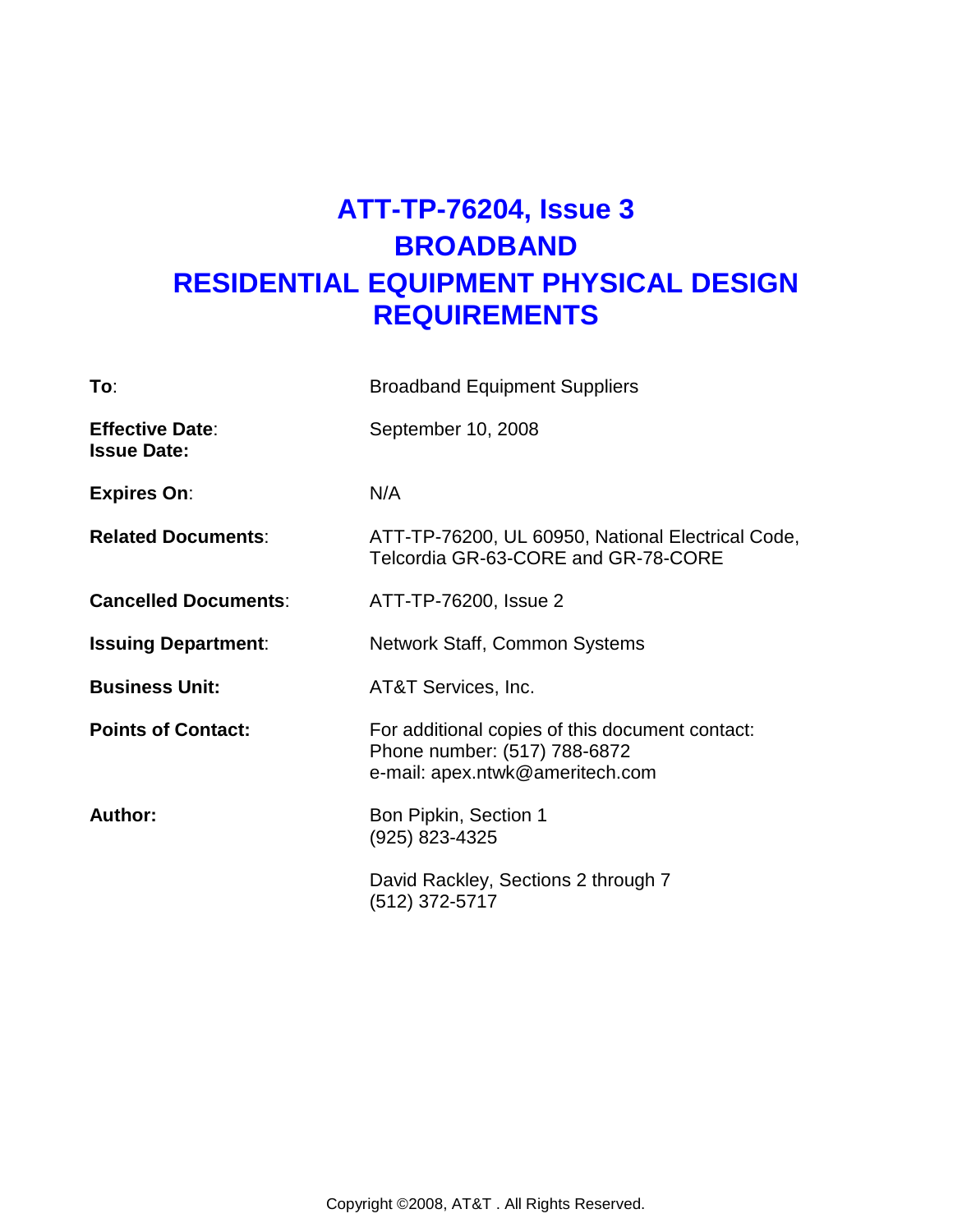# **1 GENERAL**

### **1.1 Requirements and Objectives**

This section provides the requirements and objectives for the minimum safety and testing requirements for equipment placed at customer's residence. Additional requirements may be specified on a case-by-case basis for different equipment.

# **1.2 Purpose**

The purpose of this section is to provide product suppliers with a reference of equipment requirements.

# **1.3 Scope**

This section applies to information equipment intended for deployed at customer's residence including associated power supply units.

# **1.4 Definitions**

- A. Requirements are those product features that **must** be provided by the equipment manufacturer. The words "shall" and "must" are used throughout this section to identify requirements.
- B. Objectives are product features that are **desired** for the long term use or application. The word "should" is used throughout this section to identify objectives.

# **1.5 ATT- TP-76200 Internet Web Site**

Copies of this document and general information about AT&T's equipment standards may be found at https://ebiznet.sbc.com/sbcnebs/.

### **1.6 Product Evaluation Process**

Documentation of conformance to requirements must be submitted to AT&T for evaluation and verification. Forward documents to:

John Tablerion 15248 S. Ravinia Orland Park Ill. 60462 Office: 708-403-4450 Fax: 708-460-4457 Email: jt3216@sbc.com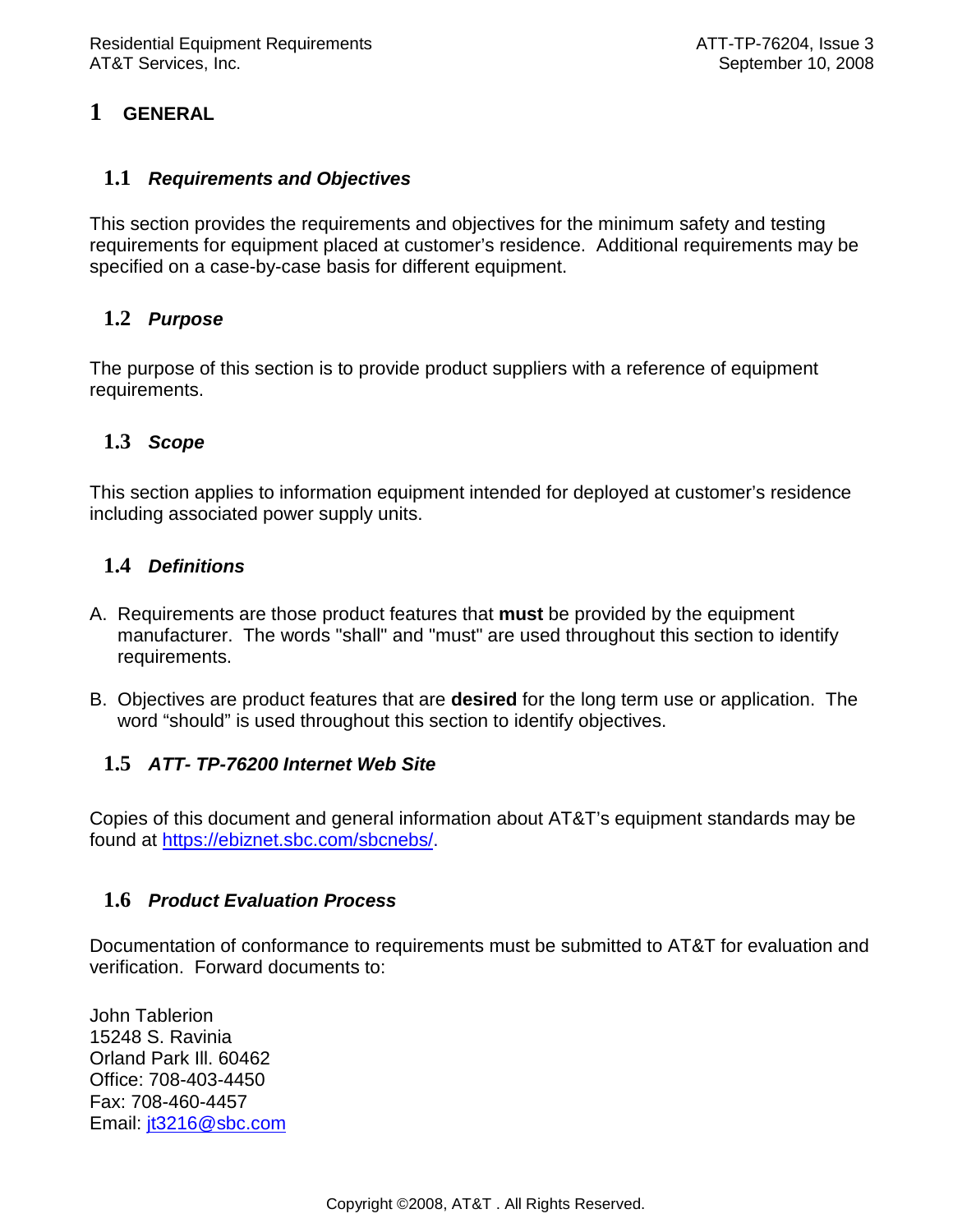# **1.7 Laboratory Requirements**

Listing of equipment must be done by a Nationally Recognized Testing Laboratory.

### **1.8 Reasons for Reissue**

• Major revisions and additions to Sections 2 through 7

# **1.9 Effective Date of this Issue**

Requirements contained in this section are effective immediately upon publication and are applicable to equipment submitted for approval for use within AT&T IS after the date of publication.

# **1.10 Comments**

Comments or questions regarding the content of this section should be directed to:

Bon Pipkin Area Manager – Common Systems Equipment Standards Group 2600 Camino Ramon, Room 4S450H San Ramon, CA 94583 bp2318@att.com

# **2 LISTING/CODE REQUIREMENTS**

### **2.1 Equipment powered via customer's AC power**

- **2.1.1** Equipment shall be listed to UL-60950 for the intended use for by a Nationally Recognized Testing Laboratory. Verification of listing is required.
- **2.1.2** Equipment which uses an external power supply shall have the power supply listed to UL 60950 or UL 1310 by a Nationally Recognized Testing Laboratory. Verification of listing is required.
- **2.1.3** Equipment shall be tested to and found in conformance with Federal Communications Commission Part 15 electromagnetic emissions criteria for Class B devices when applicable. Verification of conformance is required.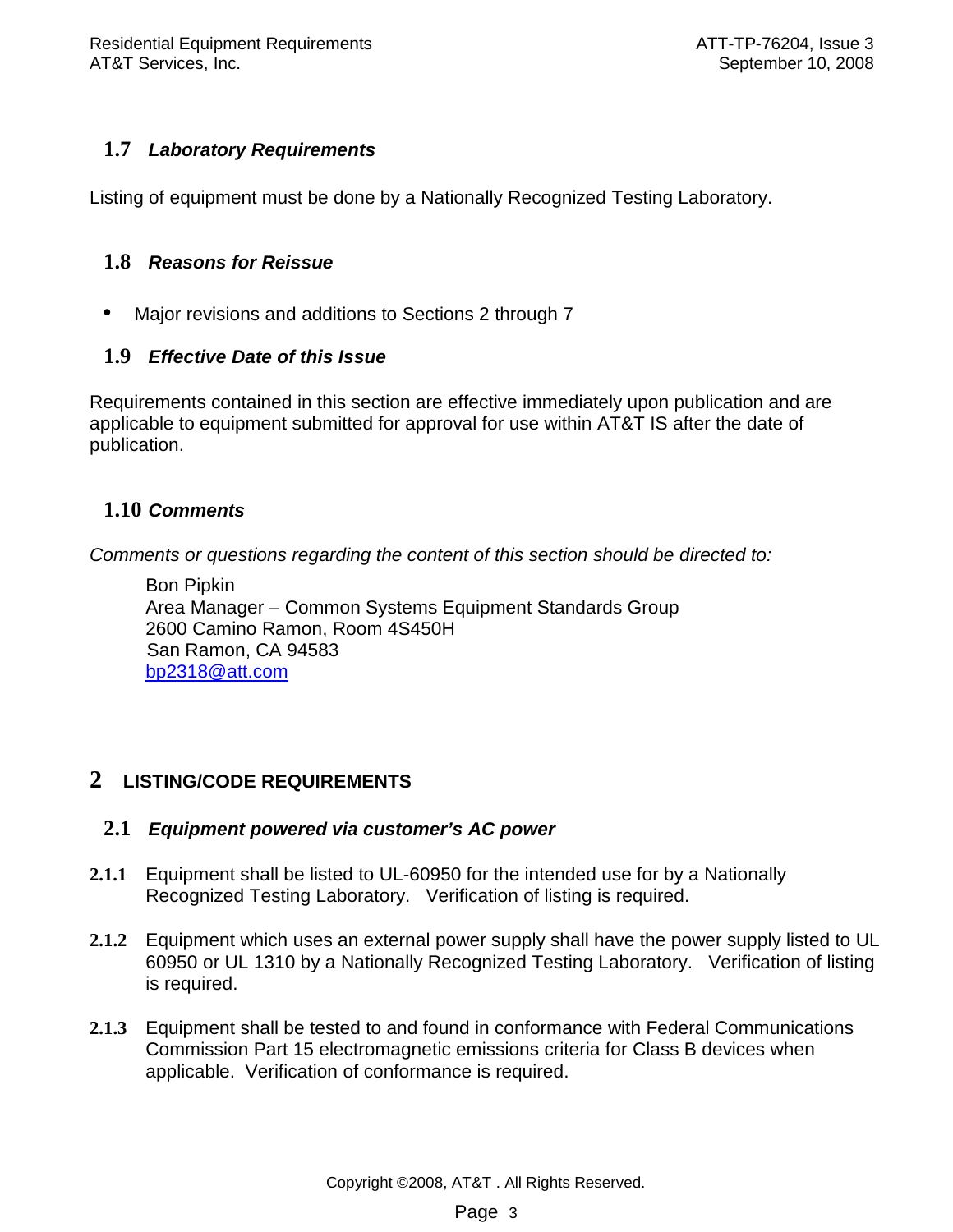**2.1.4** Equipment shall be tested to and found in conformance with Federal Communications Commission Part 68 electromagnetic emissions criteria. Verification of conformance is required. Certification and marking of equipment shall be established on a case-by-case basis and should be discussed with AT&T.

### **2.2 Set Top Box Battery Powered Remote Controls**

**2.2.1** Equipment shall be tested to and be found in conformance with Federal Communications Commission Part 15 electromagnetic emissions criteria when applicable. Verification of conformance is required.

# **3 ELECTRICAL REQUIREMENTS**

- **3.1** Equipment shall meet requirements of GR 1089 Core Issue 4, Section 4.12.2.
- **3.2** Equipment shall be compliant with IEEE C62.41.2
- **3.3** Network Access Devices (e.g., residential gateways, modems, etc.) shall comply with the applicable requirements of ITU-T K.21, Resistibility of telecommunication equipment installed in customer premises to overvoltages and overcurrents.

### **4 PHYSICAL DESIGN REQUIREMENTS**

**4.1** Equipment shall meet the requirements and intent of the appropriate IPC design and manufacturing standards including IPC Standards for PCB Assemblies (e.g., IPC-A-610D), IPC-2220 Series and IPC-6010 Series.

### **5 SURFACE TEMPERATURE**

**5.1** All CPE devices shall utilize materials (metallic and polymeric) that meet the surface temperature contact exposure requirements defined in GR-63-CORE section 4.1.7, specifically R4-22[159] -Temperature Limits of Touchable Surfaces - when the equipment is operating in a room with an ambient air temperature of  $23\mathbb{C}$  (73 $\mathsf{F}$ ).

### **6 MATERIAL/COMPONENTS FIRE-RESISTANCE CRITERIA**

**6.1** All materials, components, and interconnect wire and cable used within equipment assemblies shall meet the requirements of Section 4.1 of ANSI T1.307- 2003, Fire-Resistance Criteria - Ignitability Requirements for Equipment Assemblies, Ancillary Non-Metallic Apparatus, and Fire Spread Requirements for Wire and Cable.